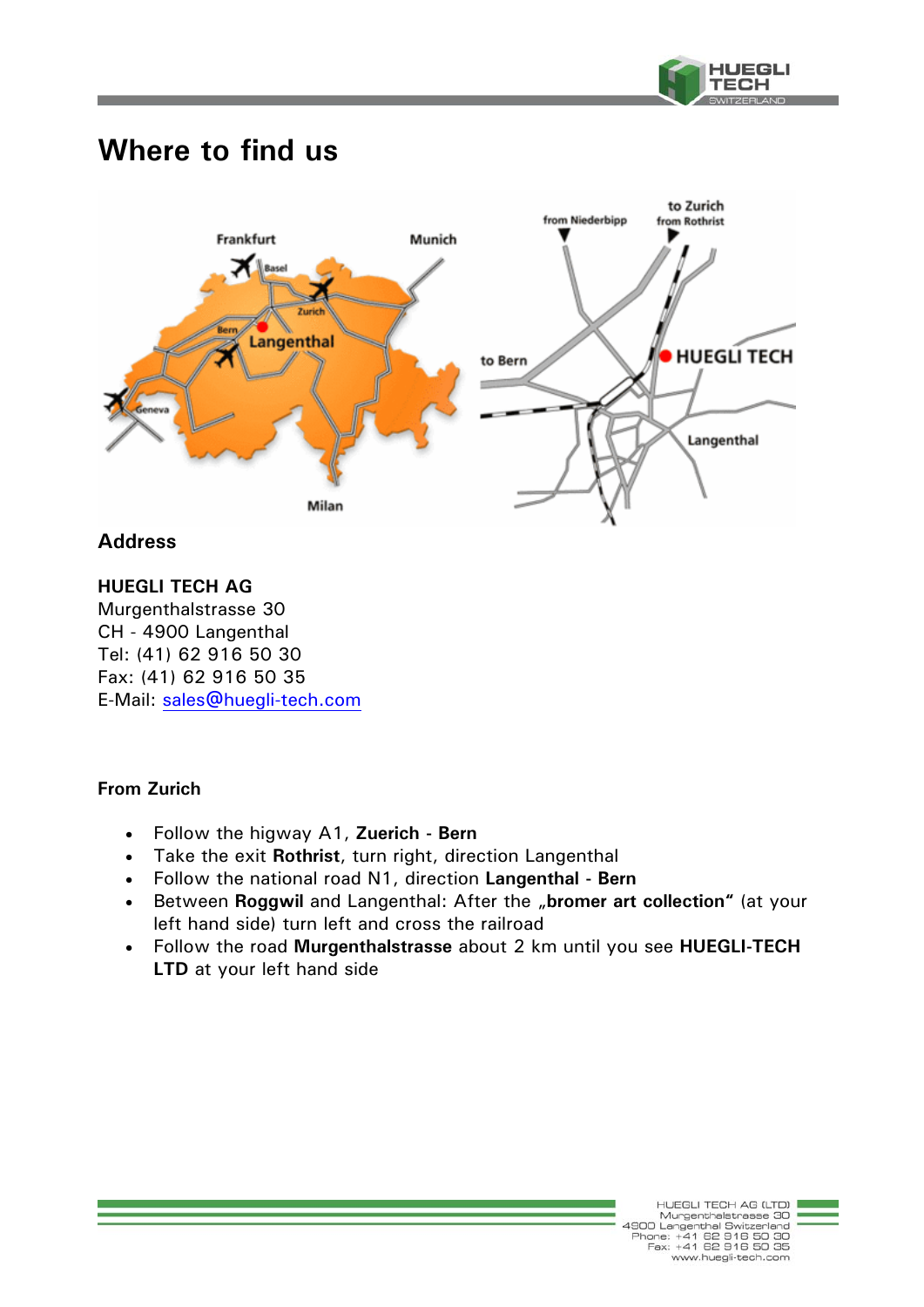

#### **From Basel**

- Follow the highway A2, **Basel Luzern Chiasso**
- Take the exit Rothrist, turn right, direction Langenthal
- Follow the national road N1, direction **Langenthal Bern**
- Between Roggwil and Langenthal: After the "**bromer art collection"** (at your left hand side) turn left and cross the railroad
- Follow the road **Murgenthalstrasse** about 2 km till you see **HUEGLI-TECH LTD** at your left hand side

#### **From Geneva - Bern**

- Follow the highway A1, **Geneva Bern Zuerich**
- Take the exit **Niederbipp**, turn right
- Follow the road, direction **Aarwangen Langenthal**
- At **Langenthal:** Pass the first round-about straight through, following direction **Langenthal Zentrum**
- Pass the second round-about straight through
- At the third round-about turn left, direction **Roggwil**
- Follow the road **Murgenthalstrasse**
- Pass the round-about straight through
- After about 200m you will see **HUEGLI-TECH LTD** at your right hand side

#### **From Italy**

- Follow the highway A2, **Chiasso Luzern Basel**
- After Luzern take the exit **Reiden**
- Turn left, direction **Pfaffnau St. Urban**
- $\cdot$  In St. Urban turn right, direction Langenthal
- In Langenthal turn right (1. street) before Hospital
- At the round-about turn right, direction **Roggwil**
- Follow the road **Murgenthalstrasse**
- Pass the round-about straight through
- After about 200m you will see **HUEGLI-TECH LTD** at your right hand side